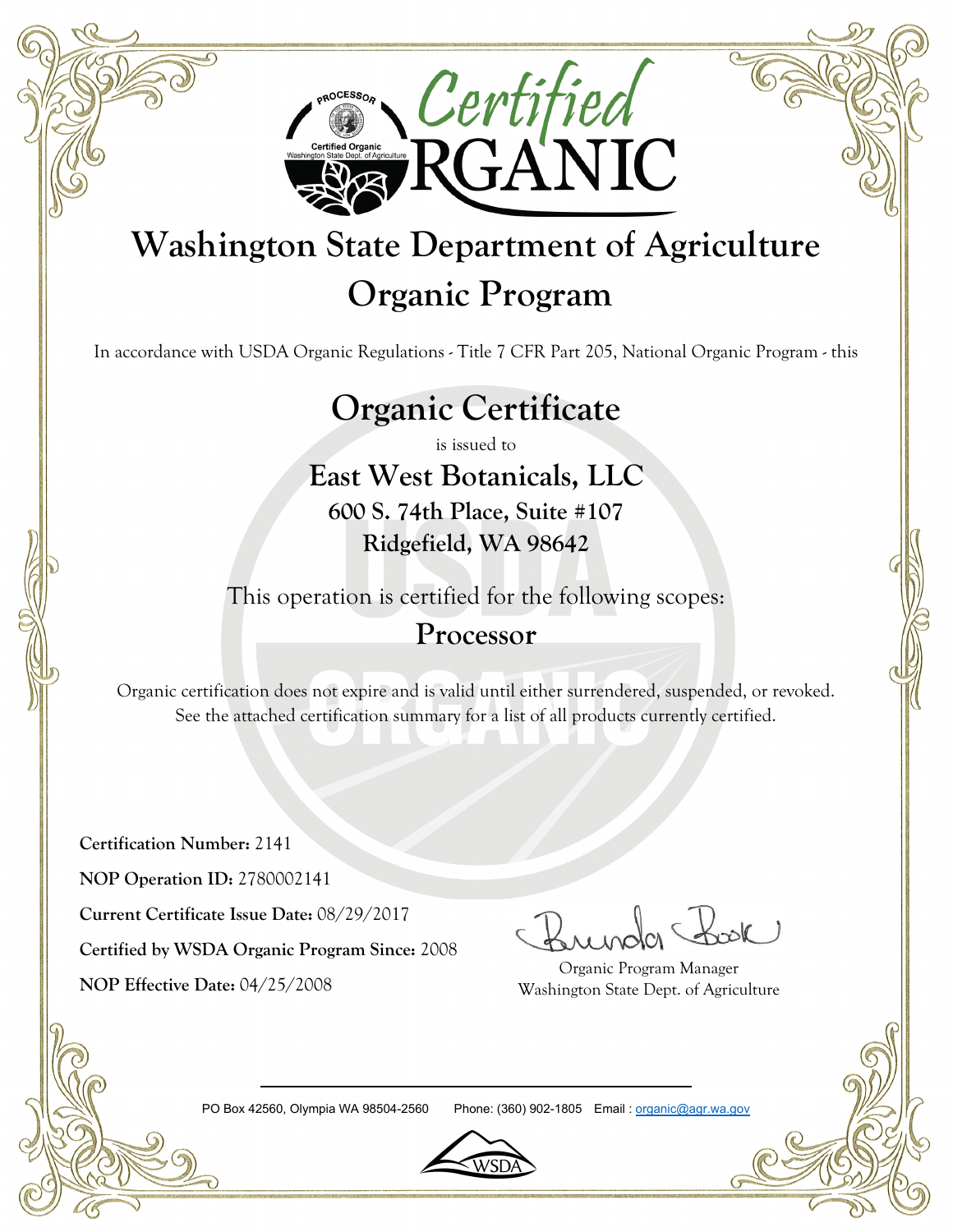

#### **East West Botanicals, LLC**

**Certification Number:** 2141 **Current Certificate Issue Date:** 08/29/2017

Processor

#### **Facilities**

Physical Location 600 S. 74th Place, Suite #107 Ridgefield, WA 98642

#### **Organic Products**

**Coffee**

Coffee Product

Coffee Extract (Powder, Granular)

**Confections and Sweeteners**

Cocoa or Chocolate

Cocoa Bean (Whole, C/S, TBC, Powder, Alkalized Powder)

**Fats and Oils**

Oil

Cocounut Oil Powder

#### **Fruit and Vegetable Products**

Dried

| Acai (Whole, C/S, TBC, Powder)                   |
|--------------------------------------------------|
| Acerola Berry Spray Dried Juice Powder           |
| Chlorella Powder                                 |
| Beet Root (Whole, C/S, TBC, Powder)              |
| Bilberry (Whole, C/S, TBC, Powder)               |
| Blueberry Juice Powder (Whole, C/S, TBC, Powder) |
| Cabbage (Whole, C/S, TBC, Powder)                |
| Carrot (Whole, C/S, TBC, Powder)                 |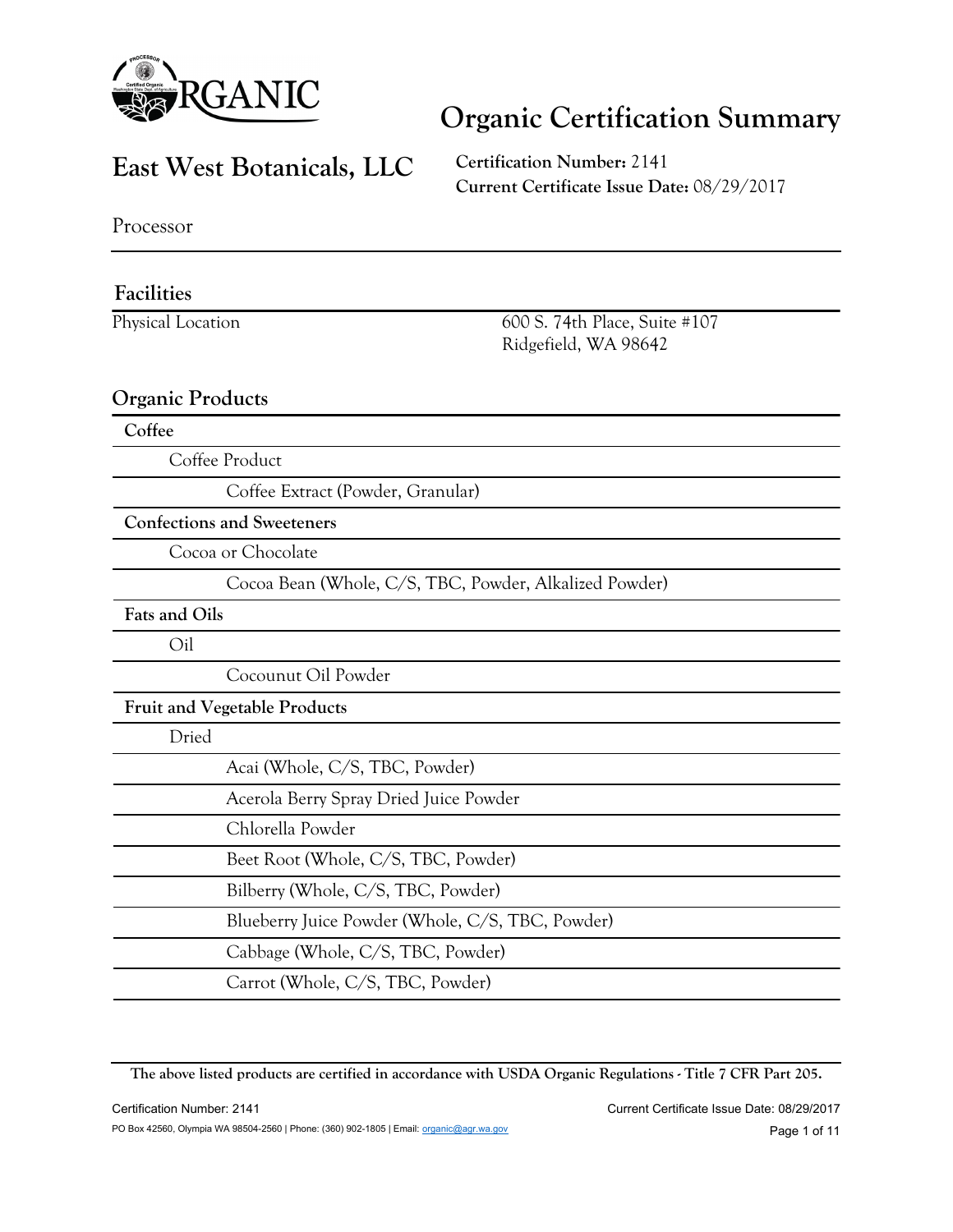

### **East West Botanicals, LLC**

**Certification Number:** 2141 **Current Certificate Issue Date:** 08/29/2017

Processor

| Chicory (Whole, C/S, TBC, Powder)                                    |
|----------------------------------------------------------------------|
| Coconut (Whole, C/S, TBC, Powder)                                    |
| Cranberry (Whole, C/S, TBC, Powder),                                 |
| Goji Juice Powder (Whole, C/S, TBC, Powder)                          |
| Kale (Whole, C/S, TBC, Powder)                                       |
| Lucuma (Whole, C/S, TBC, Powder)                                     |
| Noni (Whole, C/S, TBC, Powder)                                       |
| Noni Extract-Indian Mulberry-Mengkudu 10:1 (Whole, C/S, TBC, Powder) |
| Noni Extract-Indian Mulberry-Mengkudu 5:1 (Whole, C/S, TBC, Powder)  |
| Amla Fruit (Whole, C/S, TBC, Powder, Soluble Powder)                 |
| Amla Fruit Extract, 40% Polyphenols (Powder, Granular)               |
| Forsythia Fruit (Whole, C/S, TBC, Powder)                            |
| Schizandra (Whole, C/S, TBC, Powder)                                 |
| Triphala (Whole, C/S, TBC, Powder, Soluble Powder)                   |
| Aloe Vera (Whole, C/S, TBC, Powder)                                  |
| Nori - Porphyra yezoensis (Whole, C/S, TBC, Powder)                  |
| Pomegranate (Whole, C/S, TBC, Powder, Juice Powder)                  |
| Pomegranate Juice Powder (Whole, C/S, TBC, Powder)                   |
| Spinach Leaf (Whole, C/S, TBC, Powder)                               |
| Wheatgrass (Whole, C/S, TBC, Powder)                                 |
| Wheatgrass Juice Powder                                              |
| Yucca Root Powder (Whole, C/S, TBC, Powder)                          |
| <b>Fungi Products</b>                                                |
| Dried                                                                |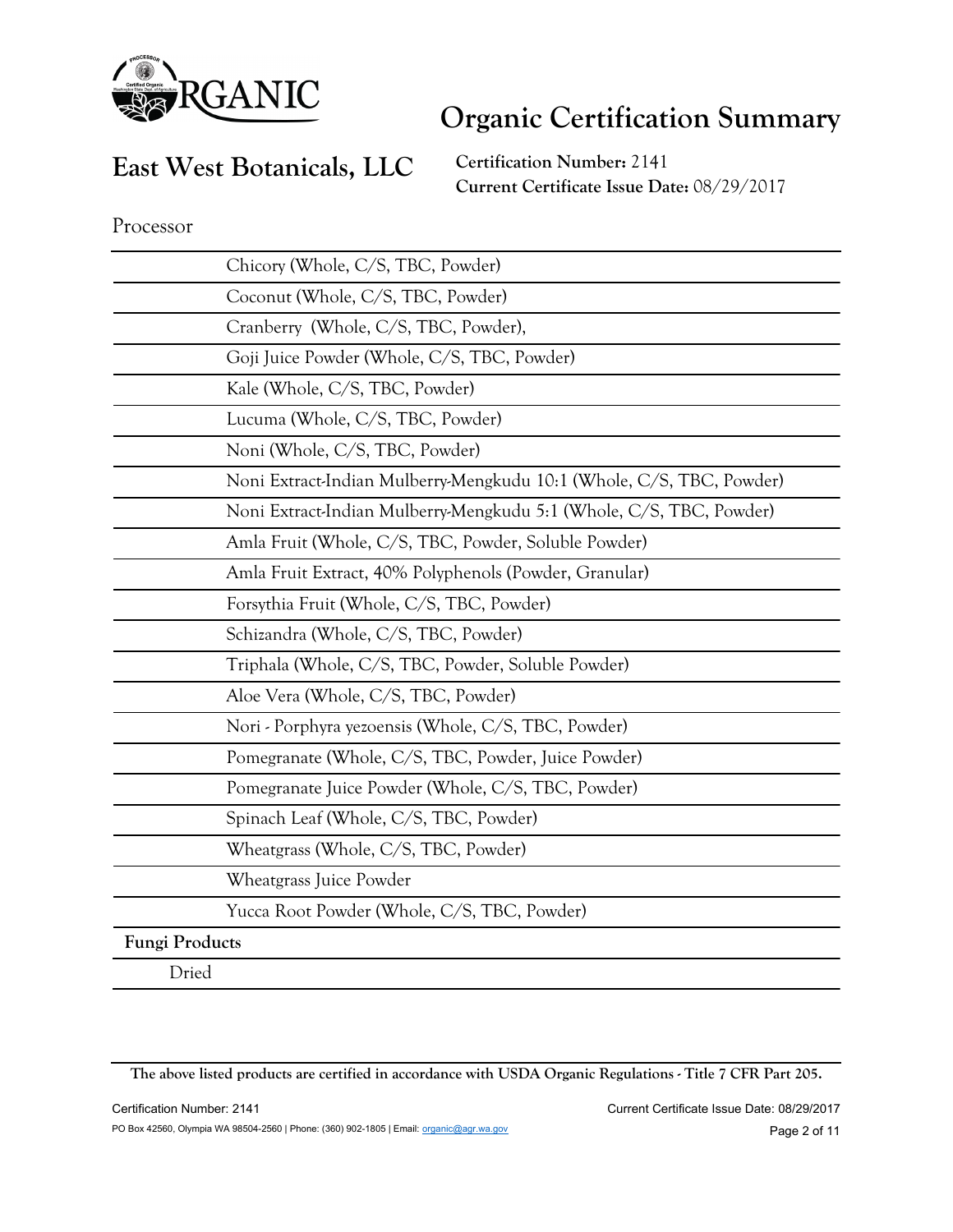

### **East West Botanicals, LLC**

**Certification Number:** 2141 **Current Certificate Issue Date:** 08/29/2017

Processor

| Cordyceps Extract, 7% Polysaccharides (Whole, C/S, TBC, Powder)       |
|-----------------------------------------------------------------------|
| Maitake (Whole, C/S, TBC, Powder)                                     |
| Reishi Mushroom (Whole, C/S, TBC, Powder)                             |
| Reishi Mushroom Extract 20% Polysaccharides (Whole, C/S, TBC, Powder) |
| Shiitake (Whole, C/S, TBC, Powder, Soluble Powder)                    |
| <b>Grain or Seed Products</b>                                         |
| Flour                                                                 |
| Brown Rice (Whole, C/S, TBC, Powder)                                  |
| Milled Grains or Seeds                                                |
| Millet (Whole, C/S, TBC, Powder)                                      |
| <b>Whole Grains or Seeds</b>                                          |
| Chia Seed (Whole, C/S, TBC, Powder)                                   |
| Flax Seed (Whole, C/S, TBC, Powder)                                   |
| Sesame Seed, Black (Whole, C/S, TBC, Powder)                          |
| Sesame Seed, White (Whole, C/S, TBC, Powder)                          |
| Sunflower Seed (Whole, C/S, TBC, Powder)                              |
| Pumpkin Seed (Whole, C/S, TBC, Powder)                                |
| <b>Health and Beauty</b>                                              |
| Vitamins and Supplements                                              |
| Pea Protein 80%                                                       |
| Herbs and Spices                                                      |
| Dried                                                                 |
| Alfalfa (Whole, C/S, TBC, Powder)                                     |
| Alfalfa Juice Powder (Whole, C/S, TBC, Powder)                        |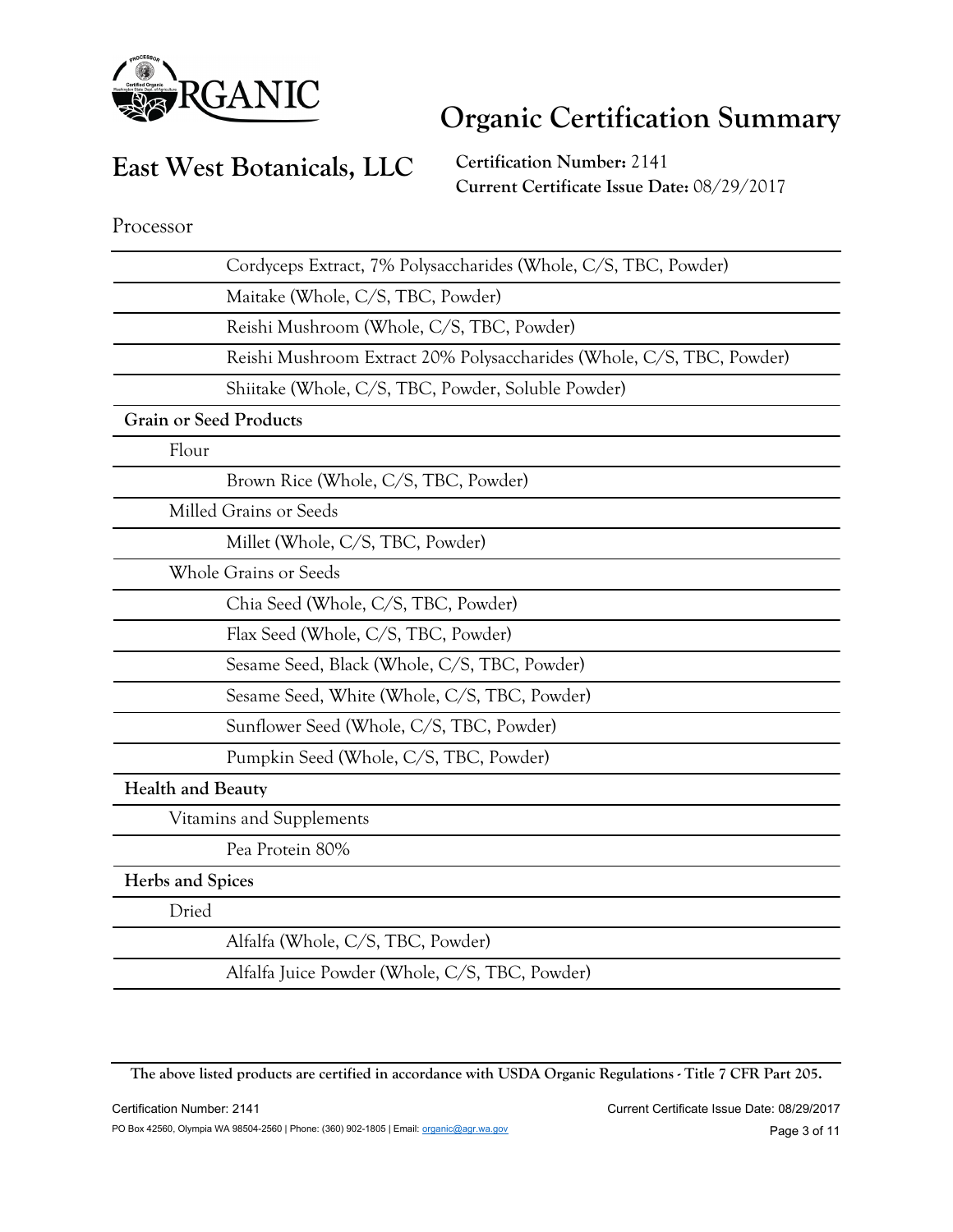

#### **East West Botanicals, LLC**

**Certification Number:** 2141 **Current Certificate Issue Date:** 08/29/2017

| Anise Seed (Whole, C/S, TBC, Powder)                  |
|-------------------------------------------------------|
| Annatto Extract (Whole, C/S, TBC, Powder)             |
| Arnica (Whole, C/S, TBC, Powder)                      |
| Ashwagandha Root (Whole, C/S, TBC, Powder)            |
| Astragalus Root (Whole, C/S, TBC, Powder)             |
| Bladderwrack (Whole, C/S, TBC, Powder)                |
| Burdock Root (Whole, C/S, TBC, Powder)                |
| California Poppy (Whole, C/S, TBC, Powder)            |
| Caraway Seed (Whole, C/S, TBC, Powder)                |
| Cardamom Seed (Whole, C/S, TBC, Powder)               |
| Catnip (Whole, C/S, TBC, Powder)                      |
| Celandine (Whole, C/S, TBC, Powder)                   |
| Chamomile (Whole, C/S, TBC, Powder)                   |
|                                                       |
| Chaste Tree Berry (Whole, C/S, TBC, Powder)           |
| Cilantro (Whole, C/S, TBC, Powder)                    |
| Cinnamon Bark (Whole, C/S, TBC, Powder)               |
| Cloves (Whole, C/S, TBC, Powder)                      |
| Red Clover Blossom and Leaf (Whole, C/S, TBC, Powder) |
| Coltsfoots (Whole, C/S, TBC, Powder)                  |
| Coriander Seed (Whole, C/S, TBC, Powder)              |
| Cumin Seed (Whole, C/S, TBC, Powder)                  |
| Damiana (Whole, C/S, TBC, Powder)                     |
| Dandelion Leaf (Whole, C/S, TBC, Powder)              |

**The above listed products are certified in accordance with USDA Organic Regulations - Title 7 CFR Part 205.**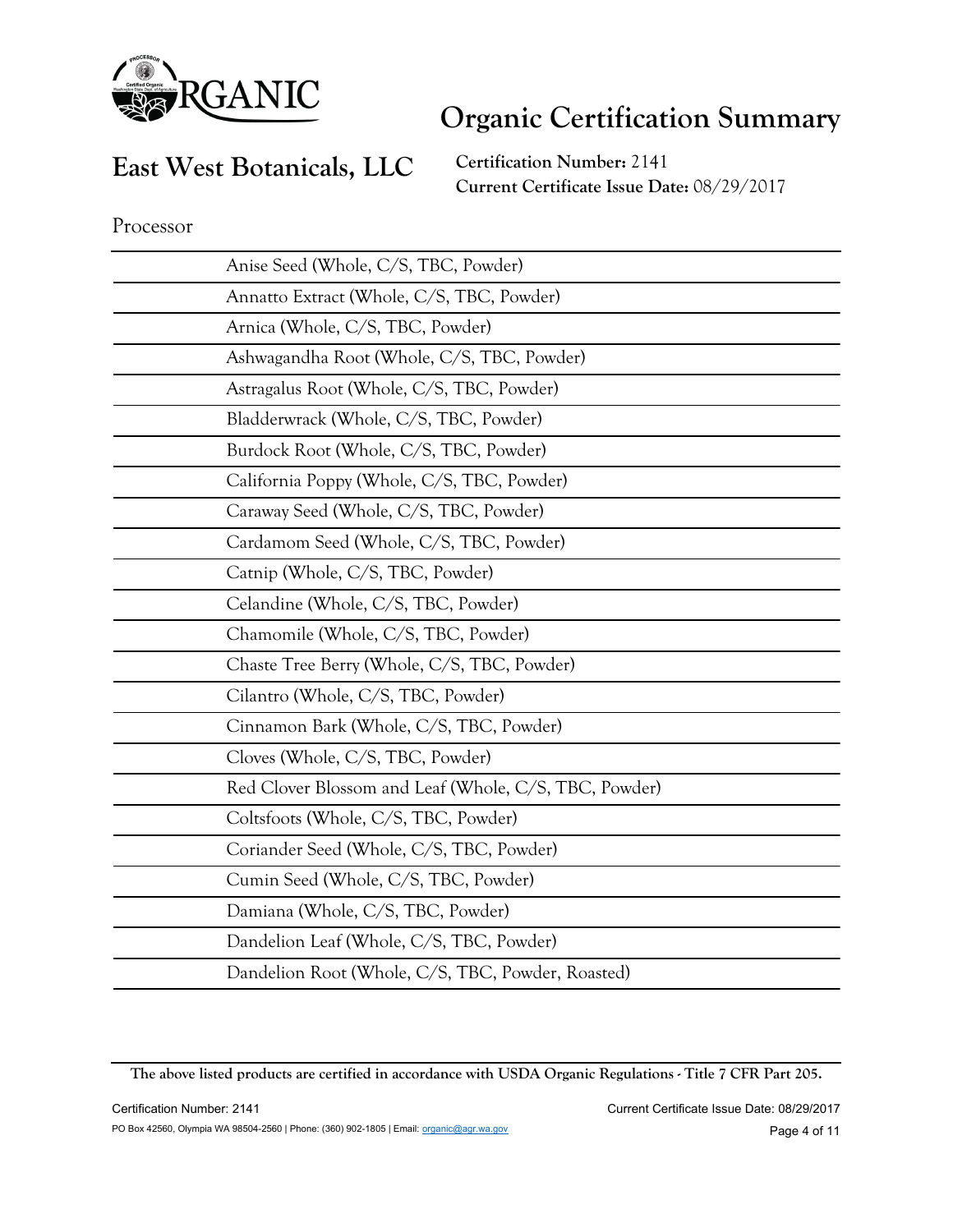

### **East West Botanicals, LLC**

**Certification Number:** 2141 **Current Certificate Issue Date:** 08/29/2017

| Dandelion Seed (Whole, C/S, TBC, Powder)                                         |
|----------------------------------------------------------------------------------|
| Devil's Claw Root (Whole, C/S, TBC, Powder)                                      |
| Echinacea Angustifolia (Whole, C/S, TBC, Powder)                                 |
| Echinacea Angustifolia Root (Whole, C/S, TBC, Powder)                            |
| Echinacea Pallida-Pale Coneflower (Whole, C/S, TBC, Powder)                      |
| Echinacea Pallida-Pale Coneflower Root (Whole, C/S, TBC, Powder)                 |
| Echinacea Purpurea (Whole, C/S, TBC, Powder)                                     |
| Echinacea Purpurea Root (Whole, C/S, TBC, Powder)                                |
| Elderberry/Sambucus nigra (Whole, C/S, TBC, Powder)                              |
| Elecampane (Whole, C/S, TBC, Powder)                                             |
| Fennel Seed (Whole, C/S, TBC, Powder)                                            |
| Fenugreek Seed (Whole, C/S, TBC, Powder)                                         |
| Garlic (Whole, C/S, TBC, Powder, Granular Powder)                                |
| Gentian Root (Whole, C/S, TBC, Powder)                                           |
| Ginger Root (Whole, C/S, TBC, Powder)                                            |
| Eleuthero Extract, 0.8% Eleutherosides (Whole, Cut and Sift, Tea Bag Cut, Powder |
| Eluethero Root (Whole, C/S, TBC, Powder)                                         |
| Ginseng Root - American (Whole, C/S, TBC, Powder)                                |
| Ginseng Root - Korean (Whole, C/S, TBC, Powder)                                  |
| Panax Ginseng (Whole, C/S, TBC, Powder)                                          |
| Goji - Wolfberry (Whole, C/S, TBC, Powder)                                       |
| Golden Rod (Whole, C/S, TBC, Powder)                                             |
| Goldenseal Root (Whole, C/S, TBC, Powder)                                        |
| Hawthorn Flower & Leaf (Whole, C/S, TBC, Powder)                                 |

**The above listed products are certified in accordance with USDA Organic Regulations - Title 7 CFR Part 205.**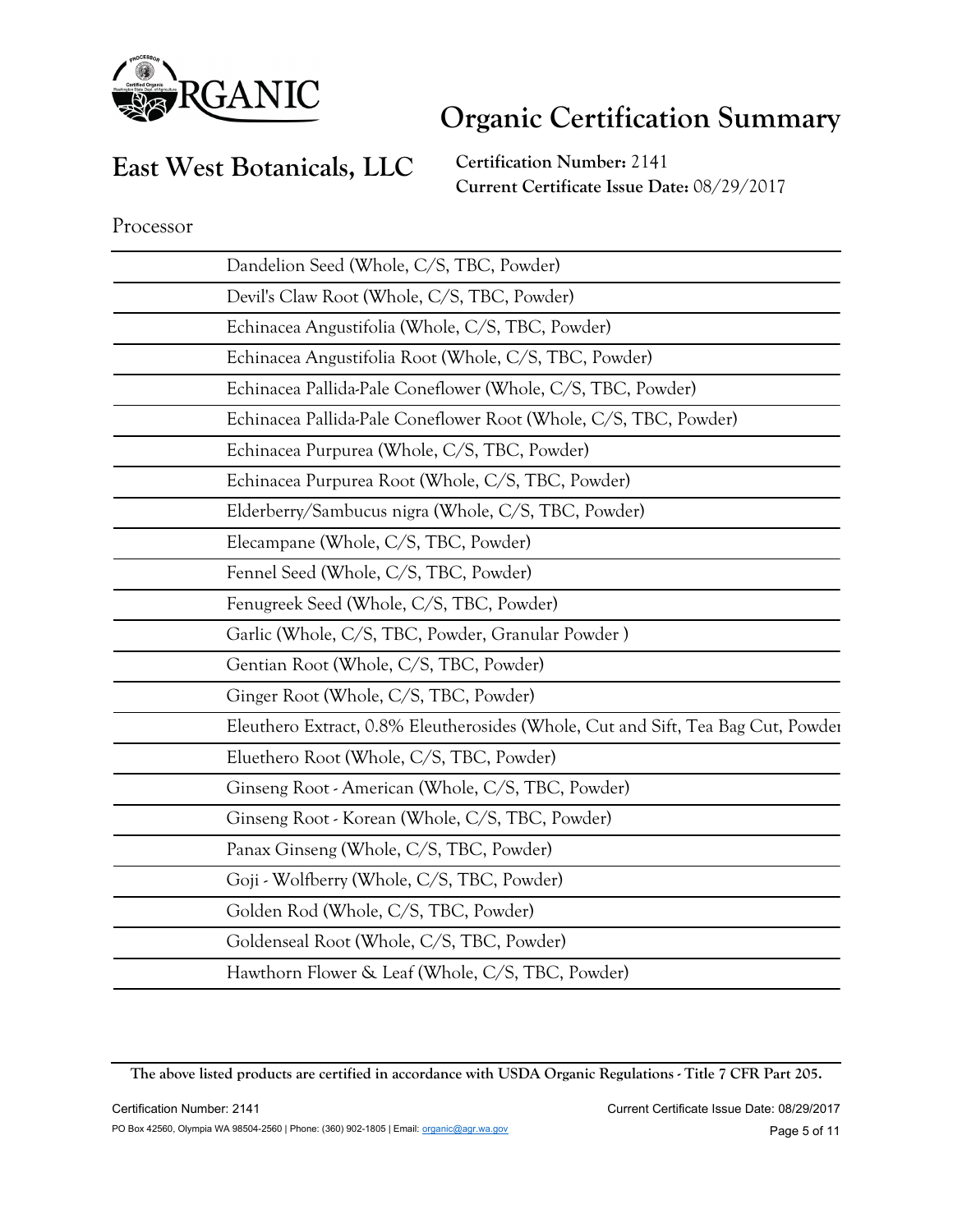

### **East West Botanicals, LLC**

**Certification Number:** 2141 **Current Certificate Issue Date:** 08/29/2017

| Hawthorn Fruit (Whole, C/S, TBC, Powder)                    |
|-------------------------------------------------------------|
| Tulsi Leaf - Holy Basil (Whole, C/S, TBC, Powder)           |
| Hops Flower (Whole, C/S, TBC, Powder)                       |
| Lady's Mantle (Whole, C/S, TBC, Powder)                     |
| Lavender (Whole, C/S, TBC, Powder)                          |
| Licorice Root (Whole, C/S, TBC, Powder)                     |
| Linden (Lime Tree) - (Whole, C/S, TBC, Powder)              |
| Maca (Whole, C/S, TBC, Powder)                              |
| Maca Root (Whole, C/S, TBC, Powder)                         |
| Marshmallow Root (Whole, C/S, TBC, Powder)                  |
| Meadowsweet (Whole, C/S, TBC, Powder)                       |
| Mullein Leaf(Whole, C/S, TBC, Powder)                       |
| Stinging Nettle (Whole, C/S, TBC, Powder)                   |
| Oregano (Whole, C/S, TBC, Powder)                           |
| Amaranth (Whole, C/S, TBC, Powder)                          |
| Andrographis Leaf (Whole, C/S, TBC, Powder, Soluble Powder) |
| Artichoke Leaf (Whole, C/S, TBC, Powder)                    |
| Barley Grass (Whole, C/S, TBC, Powder)                      |
| Barley Grass Juice Powder (Whole, C/S, TBC, Powder)         |
| Bilberry Leaf (Whole, C/S, TBC, Powder)                     |
| Black Cohosh Root (Whole, C/S, TBC, Powder)                 |
| Buckthorn Bark (Whole, C/S, TBC, Powder)                    |
| Bupleurum (Whole, C/S, TBC, Powder)                         |
| Butcher's Broom (Whole, C/S, TBC, Powder)                   |

**The above listed products are certified in accordance with USDA Organic Regulations - Title 7 CFR Part 205.**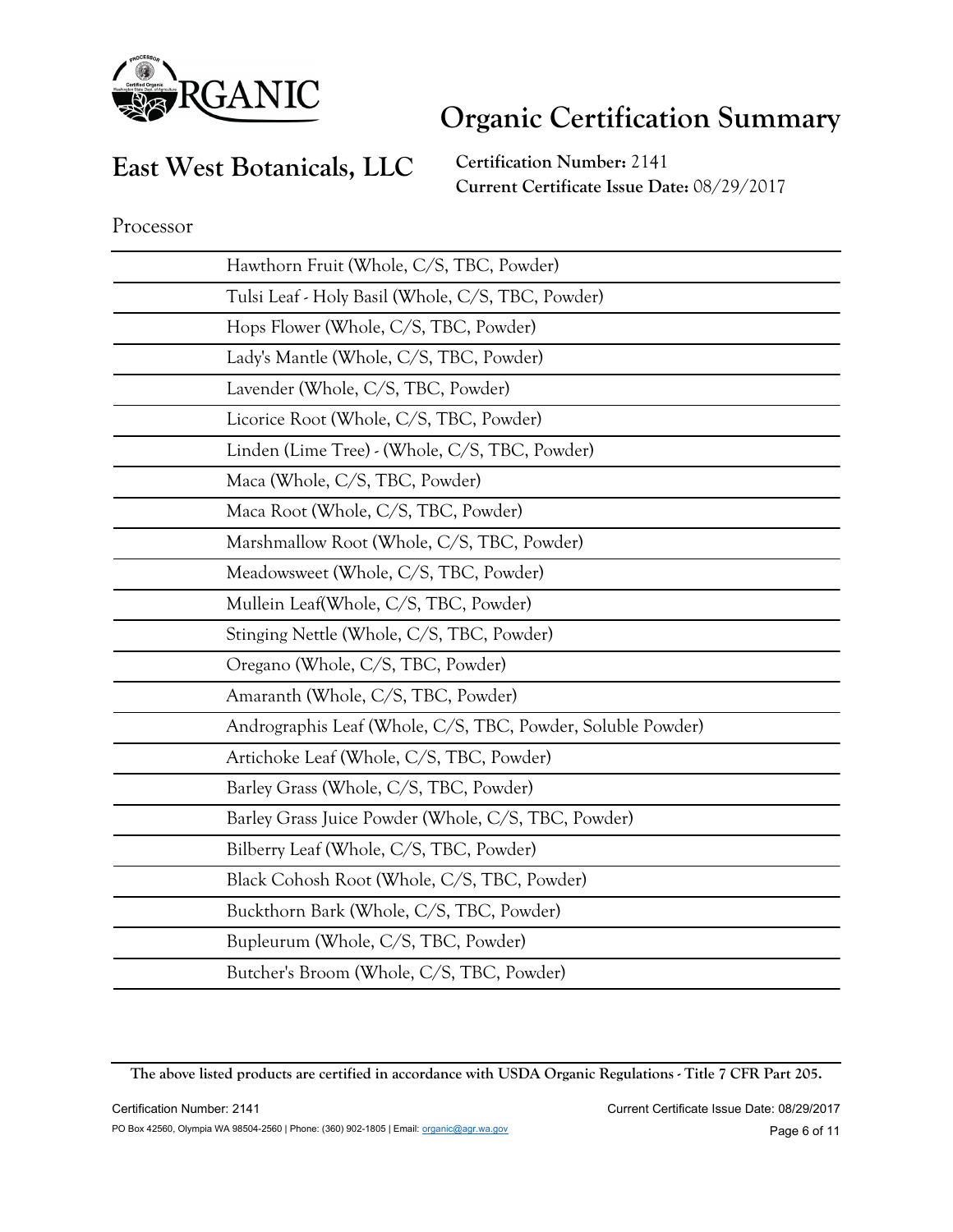

#### **East West Botanicals, LLC**

**Certification Number:** 2141 **Current Certificate Issue Date:** 08/29/2017

| Cape Aloe Bitter Sap (Whole, C/S, TBC, Powder)                           |
|--------------------------------------------------------------------------|
| Cape Aloe Leaf (Whole, C/S, TBC, Powder)                                 |
| Cascara Buckthorn (Whole, C/S, TBC, Powder)                              |
| Celery Seed (Whole, C/S, TBC, Powder)                                    |
| Chickweed (Whole, C/S, TBC, Powder)                                      |
| Cleaver's Herb (Whole, C/S, TBC, Powder)                                 |
| Common Prickly Ash Bark (Whole, C/S, TBC, Powder)                        |
| Cornsilk (Whole, C/S, TBC, Powder)                                       |
| Cramp Bark (Whole, C/S, TBC, Powder)                                     |
| Curcumin from Turmeric Root Extract (Powder, Granular)                   |
| Dong Quai (Whole, C/S, TBC, Powder)                                      |
| Dulse (Powder, Granular)                                                 |
| Epimedium (Whole, C/S, TBC, Powder)                                      |
| Eucalyptus Leaf (Whole, C/S, TBC, Powder)                                |
|                                                                          |
| Fo-Ti Root (Whole, C/S, TBC, Powder)                                     |
| Fo-Ti Root with Black Bean (Whole, C/S, TBC, Powder)                     |
| Garcinia Cambogia Fruit 50% Hydroxycitric Acid (Whole, C/S, TBC, Powder) |
| Goat's Rue (Whole, C/S, TBC, Powder)                                     |
| Gotu Kola Leaf (Whole, C/S, TBC, Powder)                                 |
| Gymnema (Whole, C/S, TBC, Powder)                                        |
| Hollyhock Flowers (Whole, C/S, TBC, Powder)                              |
| Horsetail Shavegrass (Whole, C/S, TBC, Powder)                           |
| Hydrangea (Whole, C/S, TBC, Powder)                                      |

**The above listed products are certified in accordance with USDA Organic Regulations - Title 7 CFR Part 205.**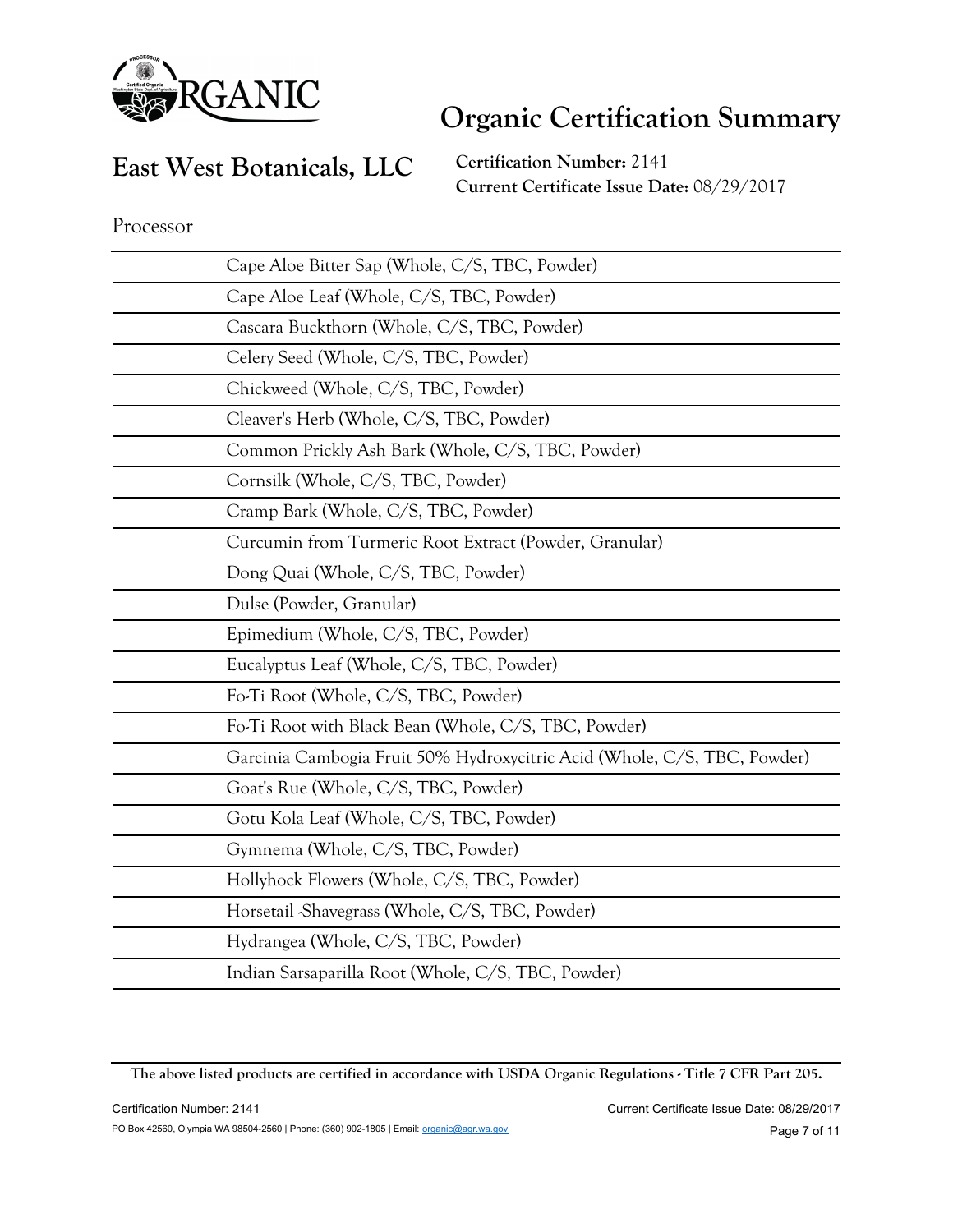

#### **East West Botanicals, LLC**

**Certification Number:** 2141 **Current Certificate Issue Date:** 08/29/2017

**The above listed products are certified in accordance with USDA Organic Regulations - Title 7 CFR Part 205.**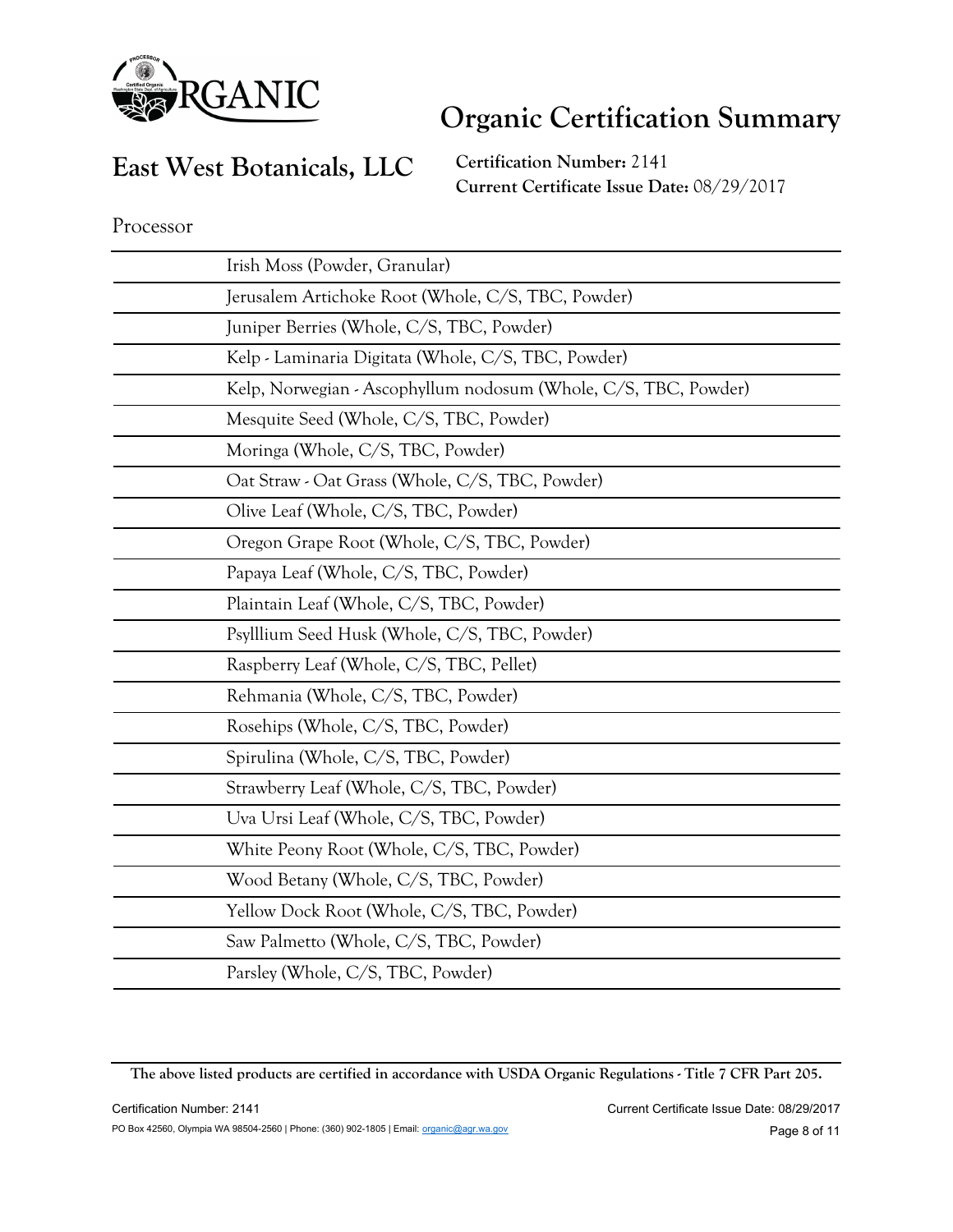

#### **East West Botanicals, LLC**

**Certification Number:** 2141 **Current Certificate Issue Date:** 08/29/2017

| Passion Flower (Whole, C/S, TBC, Powder)                                |
|-------------------------------------------------------------------------|
| Black Pepper (Whole, C/S, TBC, Powder)                                  |
| Cayenne Fruit (Whole, C/S, TBC, Powder)                                 |
| Pepermint Leaf (Whole, C/S, TBC, Powder)                                |
| Golden Root (Rhodiola rosea) - (Whole, C/S, TBC, Powder)                |
| Golden Root Extract - Rhodiola, 4% Glycosides (Whole, C/S, TBC, Powder) |
| Rhubarb Root (Whole, C/S, TBC, Powder)                                  |
| Rosemary (Whole, C/S, TBC, Powder)                                      |
| Sage Leaf (Whole, C/S, TBC, Powder)                                     |
| Baikal Skullcap (Whole, C/S, TBC, Powder)                               |
| Blue Scullcap (Whole, C/S, TBC, Powder)                                 |
| Slippery Elm Bark (Whole, C/S, TBC, Powder)                             |
| Sheep Sorrel (Whole, C/S, TBC, Powder)                                  |
| Spearmint (Whole, C/S, TBC, Powder)                                     |
| St. John's Wart (Whole, C/S, TBC, Powder)                               |
| Stevia (Whole, C/S, TBC, Powder)                                        |
| Stevia Extract Powder, 80% Steviol glycosides                           |
| Stevia Extract Powder, 90% Steviol glycosides                           |
| Blessed Thistle (Whole, C/S, TBC, Powder)                               |
| Milk Thistle Extract Powder, 80% Silymarin                              |
| Milk Thistle Seed (Whole, C/S, TBC, Powder)                             |
| Thyme (Whole, C/S, TBC, Powder)                                         |
| Turmeric Extract, 95% Curcumin (Powder, Granular)                       |
| Valerian (Whole, C/S, TBC, Powder)                                      |

**The above listed products are certified in accordance with USDA Organic Regulations - Title 7 CFR Part 205.**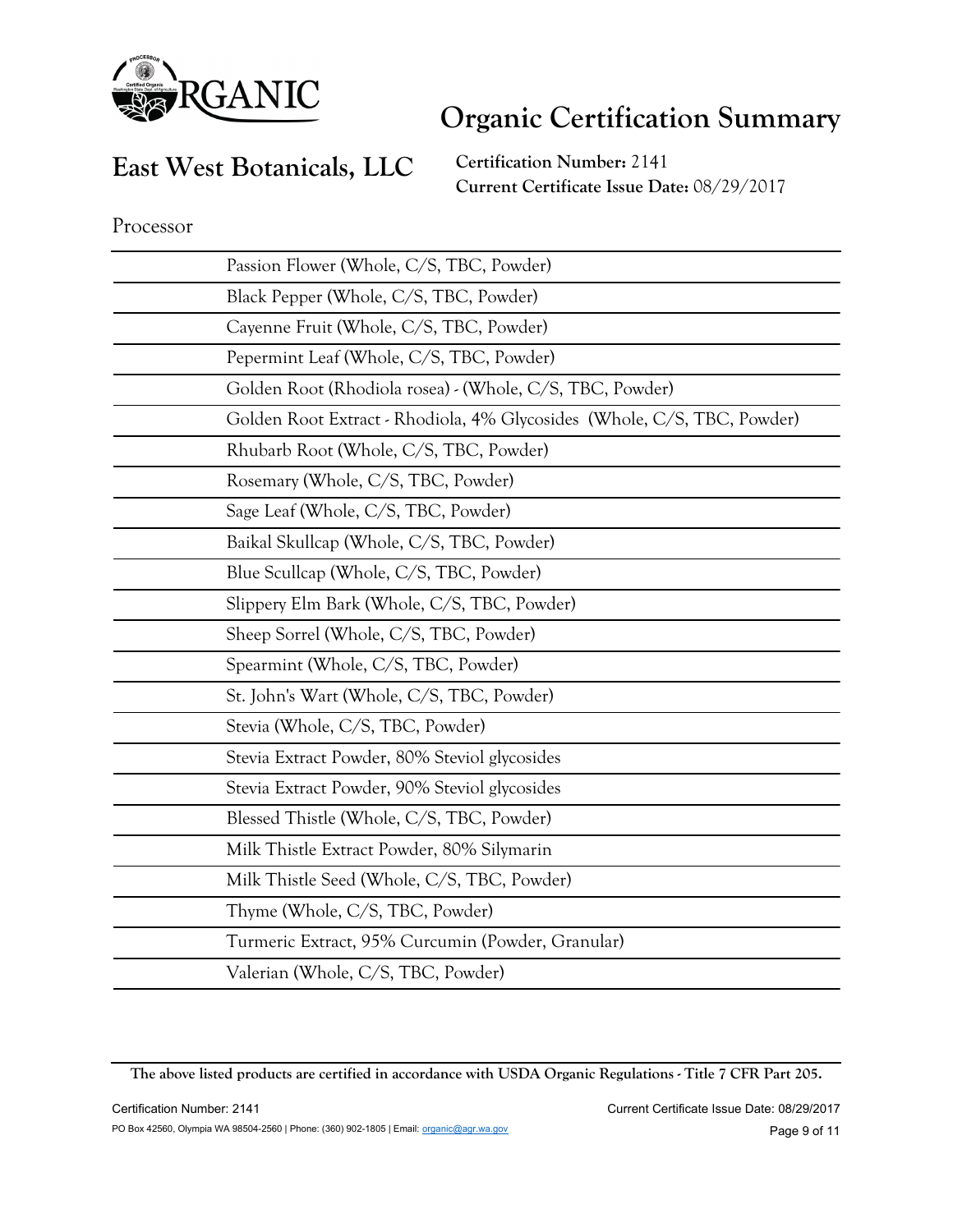

### **East West Botanicals, LLC**

**Certification Number:** 2141 **Current Certificate Issue Date:** 08/29/2017

Processor

| Lemon Verbena (Whole, C/S, TBC, Powder)            |
|----------------------------------------------------|
| Wormwood (Whole, C/S, TBC, Powder, Soluble Powder) |
| Yarrow Flower (Whole, C/S, TBC, Powder)            |
| Ground                                             |
| Elderflower (Whole, C/S, TBC, Powder)              |
| Feverfew Aeirials (Whole, C/S, TBC, Powder)        |
| Ginkgo Biloba Powder                               |
| Lemon Balm (Whole, C/S, TBC, Powder)               |
| Turmeric Root (Whole, C/S, TBC, Powder)            |
| Minor Food Ingredients and Additives               |
| <b>Flavors and Extracts</b>                        |
| Rice Maltodextrin (Whole, C/S, TBC, Powder)        |
| Gums                                               |
| Acacia (Gum Arabic) - (Whole, C/S, TBC, Powder)    |
| <b>Nuts</b>                                        |
| Almonds                                            |
| Almond (Whole, C/S, TBC, Powder, Blanched)         |
| Walnuts                                            |
| Black Walnut Hulls (Whole, C/S, TBC, Powder)       |
| Tea                                                |
| Loose Leaf Tea                                     |
| Green Tea (Whole, C/S, TBC, Powder)                |
| Matcha (Whole, C/S, TBC, Powder)                   |
| Yerba Mate Leaf (Whole, C/S, TBC, Powder)          |
|                                                    |